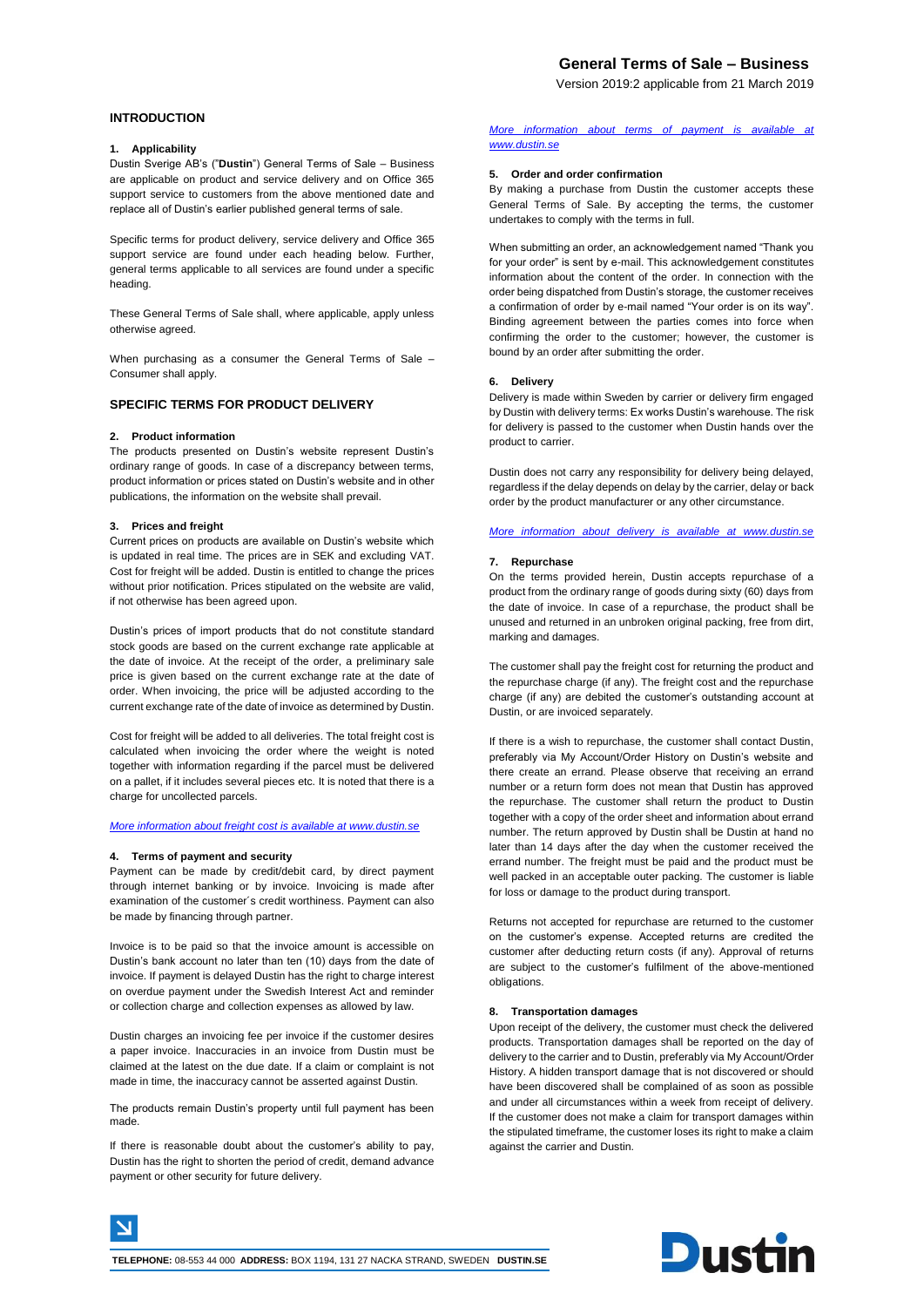# **General Terms of Sale – Business**

Version 2019:2 applicable from 21 March 2019

### **9. Complaint**

Upon receipt of the delivery, the customer must check the delivered products. To have a right to claim that a product/delivery was defective, the customer shall make a complaint to Dustin immediately after the defect was discovered and in no event later than 10 days from the date of invoice, and return the product in the specified manner.

In case of a complaint, the customer shall contact Dustin, preferably via My Account/Order History on Dustin's website and create an errand. Please observe that receiving an errand number or a return form does not mean that Dustin has approved the complaint. The errand number is valid for 14 days during which time the product shall be Dustin at hand. When returning the product, the return cost to Dustin must be paid. Furthermore, the order numbers, the invoice, information about a valid errand number and a detailed account for the fault shall accompany the product. If the complaint is not made correctly, Dustin is entitled to return the product to the customer and charge for freight costs. Returned goods shall be returned well packed in an acceptable packing (for example a brown corrugated paper carton). The customer is liable for loss or damage to the product during transport. Transport damages due to a faulty packing are debited the customer. Dustin reserves the right to make a product control of the product and also the right to debit a test charge if the product is shown not to be defective and the complaint therefore is not accepted.

### *[More information about complaint is available at www.dustin.se](file:///C:/Users/MikaelaR/AppData/Local/Microsoft/Windows/Temporary%20Internet%20Files/Content.Outlook/72907OBB/More%20information%20about%20complaint%20is%20available%20at%20www.dustin.se)*

#### **10. Warranty**

Warranty on goods is given by the manufacturer of the product. Dustin gives no further warranties in excess of respective manufacturer's specified warranty terms.

#### **11. Liability**

If there are any defects that Dustin is responsible for, Dustin undertakes to, by own choice, remedy the defect by repair, redeliver or repay the purchase price. Dustin has the right to refer the customer directly to respective manufacturer or to service workshop referred to by the manufacturer in order to remedy the defect. Additional rights for the customer may be given by the respective manufacturer´s own warranties directed to the final customer.

Dustin is not liable for a product's compatibility with other products in Dustin's assortment or for compatibility with a customer's current products, unless otherwise is explicitly stated by Dustin or follows from product information provided by Dustin.

Dustin's responsibility when a product is defective is limited to what is stated above and the customer cannot make a claim against Dustin due to defects. Dustin is not, under any circumstances, liable for indirect damages or consequential damages, such as production loss or missing profit, or other damages due to impossibility or difficulty to use computers or information, or for loss of data.

Dustin's total liability towards the customer (including liability for acts or omission of Dustin's employees, representatives subcontractors and including price reductions, redelivery or similar) under this Agreement is limited to the price actually paid for the relevant Products under this Agreement during the past 12 months period.

#### **12. Technical support**

For technical support and user support, Dustin has the right to refer the customer to the respective product manufacturer and also, if applicable, to the third business party's payment support. Phone number to respective manufacturer/supplier is shown on Dustin's website under Customer Service/Contact/Who do I contact. Please observe that the support can be in English for some manufacturer and that in some cases support is only given via e-mail or websites.

### **13. Special terms for software**

All software that is accessible to collect from Dustin's website is copyright-protected work from the respective manufacturer. Upon purchase of right of use and/or license to software, respective manufacturer's or licenser's terms are applicable. The terms can be enclosed or be a part of the software. In light of the above, Dustin accepts no liability related to sale of software, including but not limited to fitness for purpose or intellectual property rights. It is noted that all software purchases via www.appmarket.dustin.se is made in accordance with Dustin's General Terms of Sale – Appmarket.

#### **14. Special terms for cloud services**

When purchasing cloud services, Dustin refers the customer to the respective rights owner's online subscription agreement or respective rights owner's terms for a specific ordered product or service.

### **SPECIFIC TERMS FOR SERVICE DELIVERY**

### **15. Scope and implementation**

Dustin shall when performing the agreed service (the "Service") observe good professional standards and practices and only use qualified personnel.

Dustin shall be entitled to use sub-contractors for the performance of the Service. If a sub-contractor is engaged, Dustin is responsible for the work performed by Dustin and the work performed by the subcontractor.

The customer shall provide Dustin with the information necessary in order for Dustin to be able to perform and deliver the Service as agreed. If the Service shall be performed in the customer´s premises, Dustin shall be given access to such premises to the extent necessary for the performance of the Service.

#### **16. Remuneration etc.**

Dustin is entitled to charge the customer in accordance with Dustin's at each time applicable price list. If the parties have agreed on a price other than Dustin's at each time applicable price list, Dustin has the right to adjust the agreed prices once per calendar year in accordance with changes in the Swedish Work Cost Index (AKI) (*Sw. Arbetskostnadsindex*), code J (Information and communication companies).

Dustin's fees are stated excluding VAT and do not include any other taxes or charges assignable to the Service.

Dustin is entitled to reimbursement for expenses in accordance with what has been agreed upon between the Parties.

Dustin will perform the Service during regular working hours in accordance with the at each time applicable price list. Dustin is entitled to reimbursement for work that has been performed after regular working hours according to Dustin's at each time applicable price list.

#### **17. Terms of payment and security**

Payment shall be made by invoice after a special credit review. Payment may also be made by financing through Dustin Financial Services AB.

Invoice is to be paid so that the invoice amount is accessible on Dustin's bank account no later than ten (10) days from the date of invoice. If payment is delayed, Dustin has the right to charge interest on overdue payment under the Swedish Interest Act and reminder or collection charge and collection expenses as allowed by law.

Dustin charges an invoicing fee per invoice if the customer desires a paper invoice. Inaccuracies in an invoice from Dustin must be claimed at latest on the due date. If a claim or complaint is not made in time, the inaccuracy cannot be asserted against Dustin.

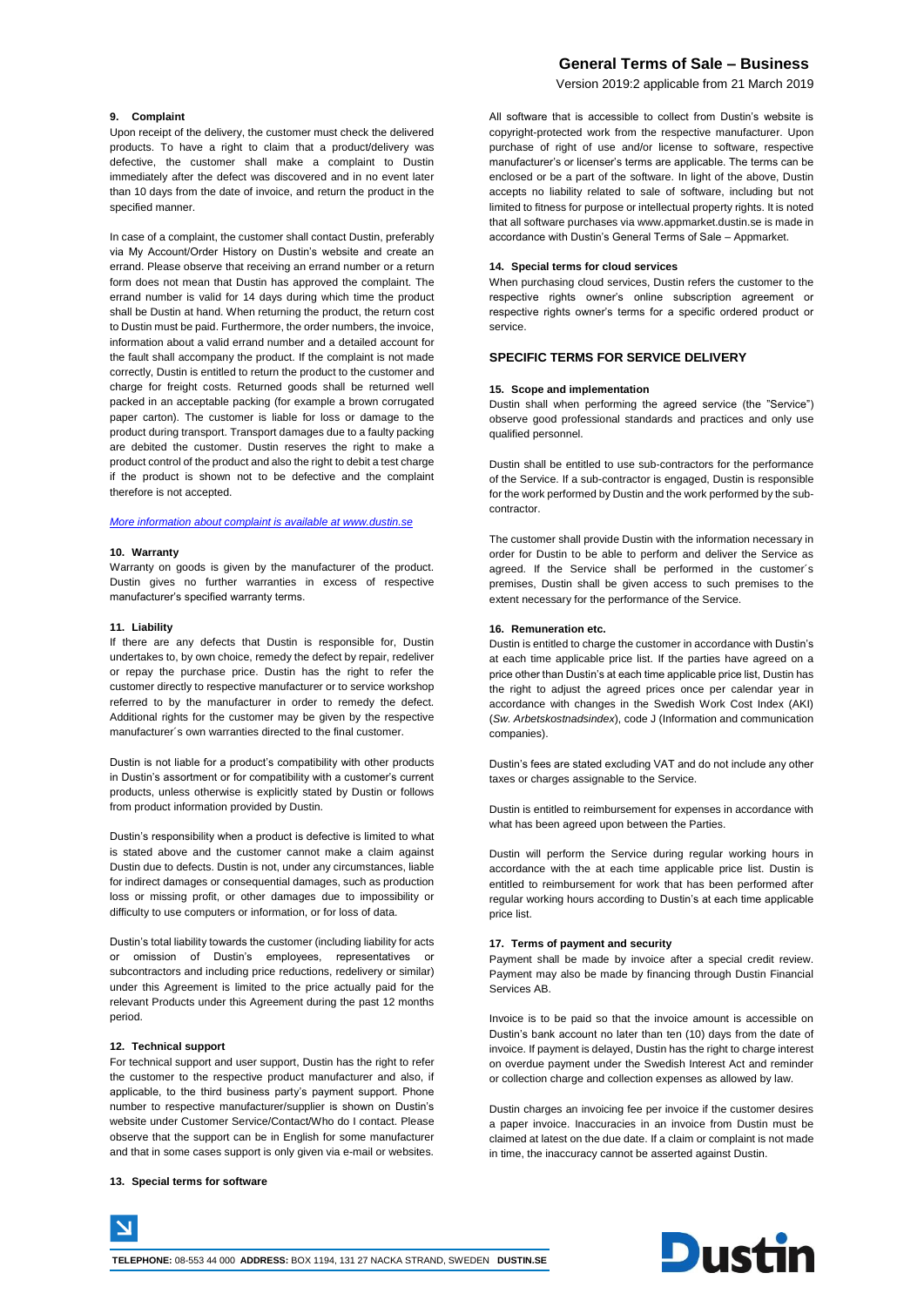Version 2019:2 applicable from 21 March 2019

If there is reasonable doubt regarding the customer's ability to pay, Dustin has the right to shorten the period of credit, demand advance payment or demand other security for the performance of the Service.

### **18. Order and order confirmation**

By ordering the Service from Dustin the customer accepts these General Terms of Sale. By accepting the terms, the customer undertakes to comply with the terms in full.

Binding agreement comes into force when confirming the order to the customer.

#### **19. Liability**

In case there is a defect or imperfection in the Service performed, which Dustin is responsible for and which has been claimed by the customer as prescribed in these General Terms of Sale, Dustin shall at its own discretion decide whether to correct the defect by repair or redelivery. If Dustin chooses not to correct the defect or make a redelivery, the customer shall instead be entitled to a reasonable deduction on the fee for the work performed.

Dustin shall not be liable for defects caused by hardware, software or other equipment that has not been provided by Dustin. If the Service consists of advice, Dustin´s liability is limited to such advice based on the information provided by the customer. Dustin has no liability for decisions taken by the customer based on the advice provided by Dustin.

Dustin's total liability towards the customer (including liability for acts or omission of Dustin's employees, representatives or subcontractors and including price reductions, redelivery or similar) under this Agreement is limited to the price actually paid for the relevant Service under this Agreement during the past 6 months period.

Dustin is under no circumstances liable for (i) any indirect damages or consequential damages, such as production loss or missing profit, or other similar damages, or (ii) loss of data.

The limitations of liability stated in this Section does not apply to personal injury or if Dustin has acted with intent or gross negligence.

The customer shall inform Dustin in writing about all changes in the customer´s IT-environment which the customer does by himself or by assistance, if such change could affect the Service or the functions provided by Dustin. Dustin is not liable for defects caused by such changes which Dustin has not been informed of in accordance with the above mentioned.

#### **20. Complaint**

The customer loses its right to make a claim for compensation if complaint has not been made in writing to Dustin without delay and at the latest within three (3) months after Dustin has performed the Service.

### **21. Intellectual property rights**

The customer obtains ownership to all intellectual property rights that are specifically created for the benefit of the customer by Dustin during the performance of the Service. Unless otherwise agreed in writing, Dustin receives a non-exclusive license, without limitation in time, to all intellectual property rights created by Dustin for the benefit of the customer.

The customer does not obtain any intellectual property rights related to the Service that belong to Dustin or a third party except as follows above. Neither is the customer entitled to alter or manipulate any of the intellectual property rights belonging to Dustin or a third party. For such intellectual property rights, the at each time applicable terms provided by the holder of the right shall apply.

Dustin is obliged to notify the customer if any additional license or right of use is needed in order to use the Service in addition to what is stated in the agreement.

### **22. Infringement of intellectual property rights**

If the customer provides intellectual property rights under the agreement, the customer warrants that the customer has all rights and approvals needed in order to perform the Service in accordance with the agreement.

Dustin warrants that the Service performed by Dustin and the intellectual property rights that are created or provided by Dustin under the agreement (except for third party services or products from Dustin's subcontractors or suppliers), to the best of Dustin's knowledge, do not infringe any third party rights.

The customer is obliged to in writing notify Dustin without delay about any claims made by a third party regarding infringement of intellectual property rights due to the customer's use of the Service.

If a third party makes a claim of infringement for which Dustin is responsible (i.e. not a infringement related to modification by the customer or related to third party products or similar infringement), Dustin shall have the right to assume the defense at its own expense and act in the proceedings on behalf of the customer. Dustin shall further at its own expense either ensure that the customer is able to use the Service continuously during the proceedings or replace the disputed part of the Service with a similar acceptable service or product. The customer is not entitled to make any admission of liability and may not agree to settle or compromise with any third party regarding the infringement in question without obtaining the prior written consent of Dustin, such consent not to be unreasonably withheld or delayed. If Dustin cannot ensure the customers right to use a similar acceptable service or product, either party is entitled to as an exclusive remedy in relation to such alleged infringement terminate the agreement related to such product with immediate effect. In such case, Dustin undertakes to return the price paid for such service or product, subject to the customer returning the product and with deductions for the customer's use.

Dustin undertakes to reimburse the customer for compensation and/or damages that the customer is liable to pay due to a settlement or judgement regarding an infringement of intellectual property right, for which Dustin is responsible, that has arisen due to the customer´s use of the Service. In addition thereto, the customer is not entitled to any other compensation for losses arising as a result of infringement of intellectual property rights associated with the Service and which Dustin is responsible for.

### **23. Term and termination**

The agreement is effective from the day it is signed by the Parties (including binding acceptance by e-mail from authorized company representatives). If not otherwise agreed, the agreement is valid until further notice with a mutual notice period of three months. Notice of termination shall be made in writing.

Notwithstanding the above, either Party may in writing terminate the agreement with immediate effect if the other Party:

- (a) commits a material breach of the agreement and the breach, if possible to remedy, is not remedied within 30 days after receipt of a written notice thereof, or
- (b) is declared bankrupt, goes into liquidation, initiates negotiations on composition or company reconstruction, suspends payments or may otherwise be assumed to be insolvent.

The customer´s right to use the results of the Service after termination according to this Section 23 is conditional upon the customer´s fulfillment of its obligation to pay.

**Dustin**